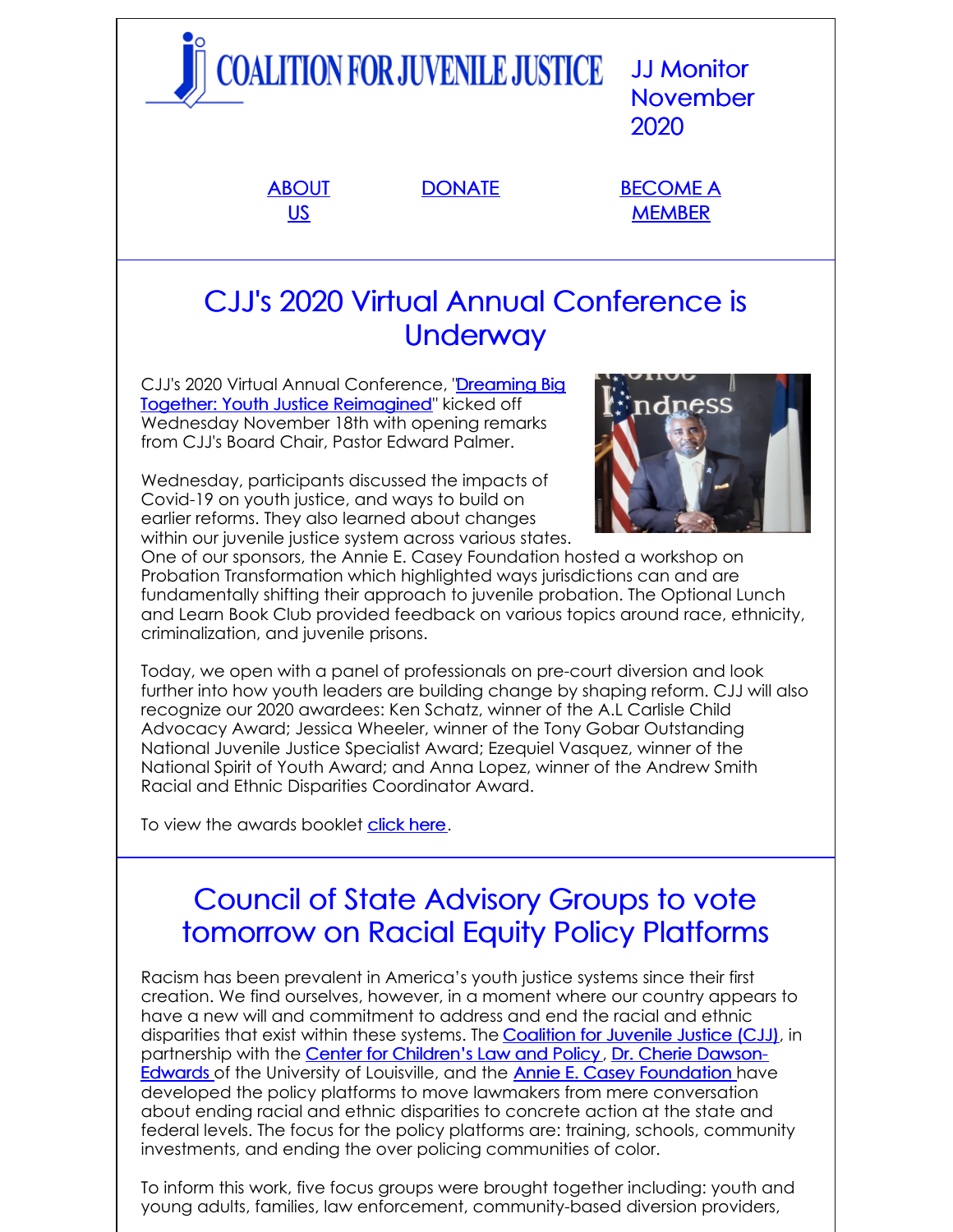and policy advocates. Feedback on the policies were also given by SAG Chairs, Racial and Ethnic Disparities Coordinators, and JJ Specialists from across the country.

Members of CJJ's Council of State Advisory Groups will vote Nov. 20th on the resulting policy platforms. These platforms will include actions at the federal, state, and local levels to address and end racial inequities within our youth justice system.

To learn more, contact CJJ's Executive Director, Naomi Smoot Evans at [evans@juvjustice.org](mailto:evans@juvjustice.org).

# Upcoming Webinars

Girls of Color and the Abuse to Prison Pipeline Wednesday, December 9, 2020 3pm-4pm ET

Events this year have led to an increased focus on the impact of the legal system on communities of color. However, not enough of this discourse addresses the unique experiences of girls of color. In this webinar, Cherice Hopkins and Rebecca Burney from Rights4Girls



will examine (1) racial and ethnic disparities of girls in the system, (2) how social attitudes towards girls, especially girls of color, contribute to their being criminalized for their own abuse, and (3) effective strategies and promising practices to prevent girls of color from experiencing the abuse to prison pipeline.

#### Presenters:

Cherice Hopkins, Attorney, [Rights4Girls](http://rights4girls.org/) Rebecca Burney, Attorney and Youth Advocate Coordinator, Rights4Girls

This webinar is free for CJJ members. To become a member [click](http://www.juvjustice.org/civicrm/contribute/transact?reset=1&id=2) here. To register for this webinar **[click](https://attendee.gotowebinar.com/register/6939729676696750091) here**.

Want to see news that's important to you in the CJJ Members and Partners section?

Learn More About CJJ **[Membership](http://juvjustice.org/about-us/members)** 

Join CJJ as a member today!

## Would You Like to Blog for CJJ?

CJJ is looking for bloggers for **CJJ [Today](http://www.juvjustice.org/blog)** to author stories and posts about juvenile justice. We're [particularly](http://www.juvjustice.org/about-us/state-advisory-group-members) interested in stories from **State Advisory** Group members or staff, CJJ [individual](http://juvjustice.org/about-us/members/individual-memberships) or youth members, and CJJ [organizational](http://juvjustice.org/youth-members) members, about issues at the state or local level, interesting programs or approaches, and perspectives about the course of juvenile justice reform at the local or state level. We



also welcome blog posts from other juvenile justice system stakeholders. Blog posts can be between 400-750 words in length. Click [here](http://files.constantcontact.com/31e4a892301/ae2fa24f-a0c7-4002-a04b-2d9a65ad104a.pdf) to see our other guidelines for blogs.

Suggested topics could include:

- School to Prison Pipeline
- Girls in the Juvenile Justice System
- Remedying Racial and Ethnic Disparities
- Adolescent Brain Development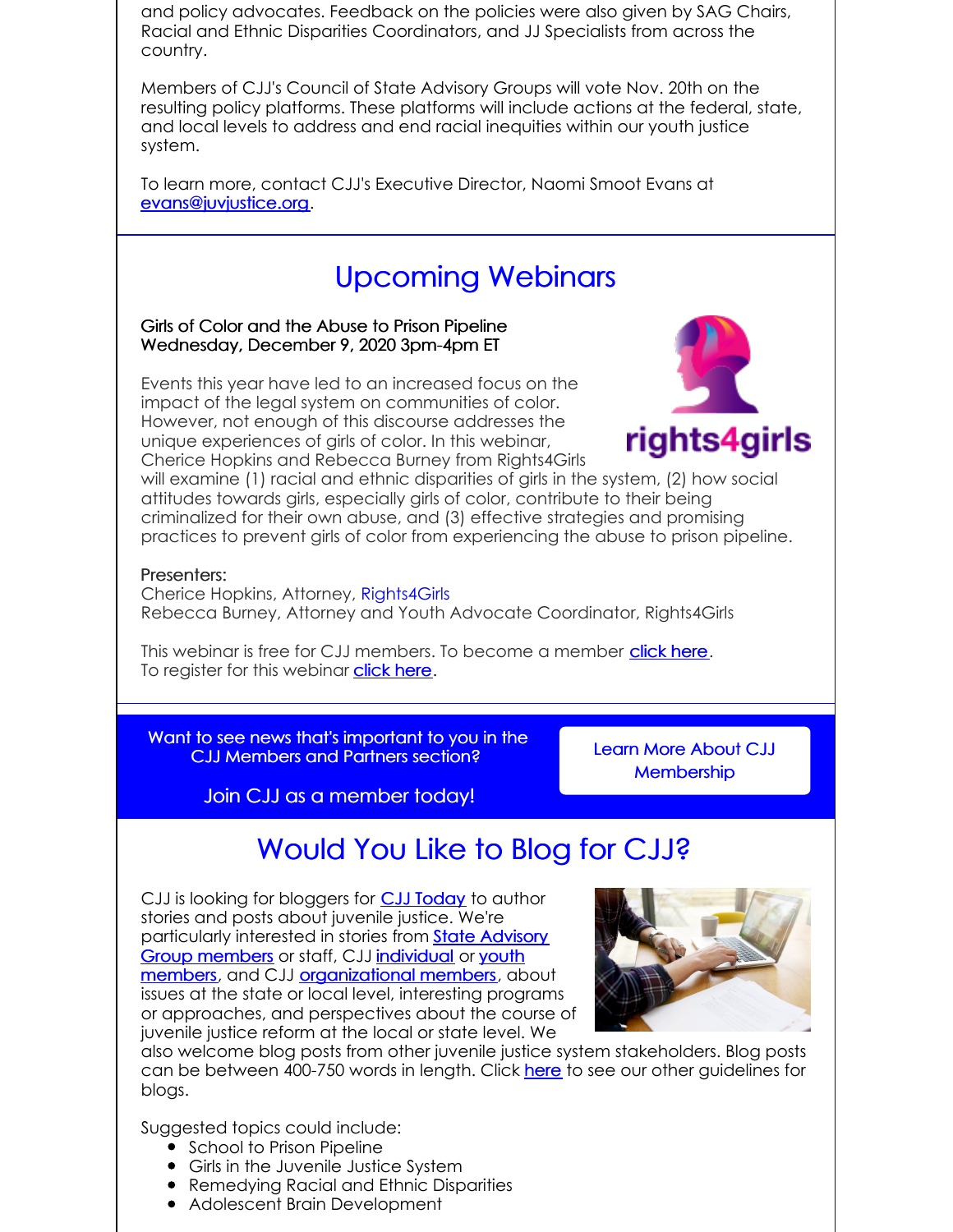- Evidence-Based Practices
- Status Offenses
- Family and Youth Involvement
- Promising Practices or Program Spotlights

If interested please email *[info@juvjustice.org](mailto:info@juvjustice.org)* for more details.

## Member Spotlight: Kentucky

Kentucky continues its focus on the juvenile justice reforms of SB 200 (2014), which sought to improve outcomes in the juvenile justice system in the commonwealth by expanding access to timely, quality treatment and supervision in the community, focusing the most intensive resources on serious offenders, and enhancing data collection and oversight mechanisms to ensure the policies are working.



Recently, Westat collaborated with the American Probation and Parole Association and several Kentucky agencies to examine SB 200, specifically, the implementation process, perceived challenges, successes and areas for continuing improvement. The evaluation reports can be accessed here:

- Kentucky Juvenile Justice Reform Evaluation: [Implementation](https://gcc01.safelinks.protection.outlook.com/?url=https%3A%2F%2Fmsp5.bigmarker.com%2Flinks%2Fl-1yx3tL1xV%2F2PR06vlCF%2FK4ZCz92hfR6%2FbgkGSGYMli%3Fredirect_to%3Dhttps%253A%252F%252Fwww.ncjrs.gov%252FApp%252FPublications%252Fabstract.aspx%253FID%253D277702&data=02%7C01%7Cashleyclark%40kycourts.net%7C274b6f81c36946ecf44b08d863c4e145%7C56e9b0b51da640f9ad00f944fd870af4%7C0%7C0%7C637369044551333771&sdata=VrNy8IxQTD%2B3lsZy2UKTkqzUyhjJ4KKTI%2BLgi1xx1SQ%3D&reserved=0) Evaluation Report.
- Kentucky Juvenile Justice Reform Evaluation: Assessment of Community-Based Services for [Justice-Involved](https://gcc01.safelinks.protection.outlook.com/?url=https%3A%2F%2Fmsp5.bigmarker.com%2Flinks%2Fl-1yx3tL1xV%2F2PR06vlCF%2FK4ZCz92hfR6%2FbgkGSGYMli%3Fredirect_to%3Dhttps%253A%252F%252Fwww.ncjrs.gov%252FApp%252FPublications%252Fabstract.aspx%253FID%253D277702&data=02%7C01%7Cashleyclark%40kycourts.net%7C274b6f81c36946ecf44b08d863c4e145%7C56e9b0b51da640f9ad00f944fd870af4%7C0%7C0%7C637369044551333771&sdata=VrNy8IxQTD%2B3lsZy2UKTkqzUyhjJ4KKTI%2BLgi1xx1SQ%3D&reserved=0) Youth.

One area identified in the Weststat report is the presence of racial and ethnic disparities within the court system. The Kentucky Court of Justice through the [Department](https://kycourts.gov/resources/publicationsresources/Publications/REDguide.pdf) of Family & Juvenile Services developed "A Guide for Identifying, Addressing and Reducing Racial and Ethnic Disparities," which documents the 4 step model Kentucky is using to reduce disparities within the court system. The guide explains how a court jurisdiction and/or organization can identify disparities, construct strategies to address them, institutionalize effective changes and reevaluate progress for continuous quality improvement.

Kentucky has increased its usage of pre-court diversion, which was a major focus of SB 200. The Urban Institute spent the last year examining how Kentucky's diversion reforms have affected case decision-making and outcomes for youth referred to intake on less serious offenses. The findings indicate that, post-reform, more youth are being diverted from formal court involvement. The study also shows that Kentucky maintained its high diversion success rate, with nearly nine out of 10 young people completing diversion, and that there was no statistically significant change in recidivism in any eligible complaint category. The research from validates the great work that has been accomplished and the reform efforts associated with SB 200 to keep youth out of the system when possible by relying upon community-based interventions. The Urban Institute's Sept. 17, 2020, report titled [Assessing](https://www.urban.org/research/publication/assessing-juvenile-diversion-reforms-kentucky) Juvenile Diversion Reforms in Kentucky.

The Department of Juvenile Justice ("DJJ") remains committed to the keeping youth in the community to not expose youth to the trauma of detention and allow youth to remain with their communal support systems to receive services. As evidence of this commitment, Kentucky has experienced a significant decrease in out-of-home placements since the passage of SB 200. Since 2014, there has been a 29% decrease in detention bookings and an increase of 238% in DJJ's usage of alternatives to detention. DJJ reports a decrease of 31% in commitments to the agency during the same timeframe. Annie E. Casey recently conducted a survey on the impact of COVID on the Kentucky detention population. The survey revealed detention populations fell by 28% from March 1 to September 1, 2020. The [survey](https://urldefense.proofpoint.com/v2/url?u=https-3A__www.aecf.org_blog_survey-2Damid-2Dpandemic-2Dyouth-2Ddetention-2Dpopulation-2Dfell-2D24-2Din-2Done-2Dmonth-2Dmatchi_&d=DwMCaQ&c=jvUANN7rYqzaQJvTqI-69lgi41yDEZ3CXTgIEaHlx7c&r=58js-eBUYmOMcGoYempPIuRyLHd6lSKm_8-JELcxozQ&m=KJQ9eTItblILWGCG4TCdUz7oNmXCWMhkVm0EDG_4yxs&s=yE3iamE0V2Ph-UDwoftf77NqREfr40pdBhaBVgv7LrI&e=) is reflective of the impact COVID has had on the juvenile justice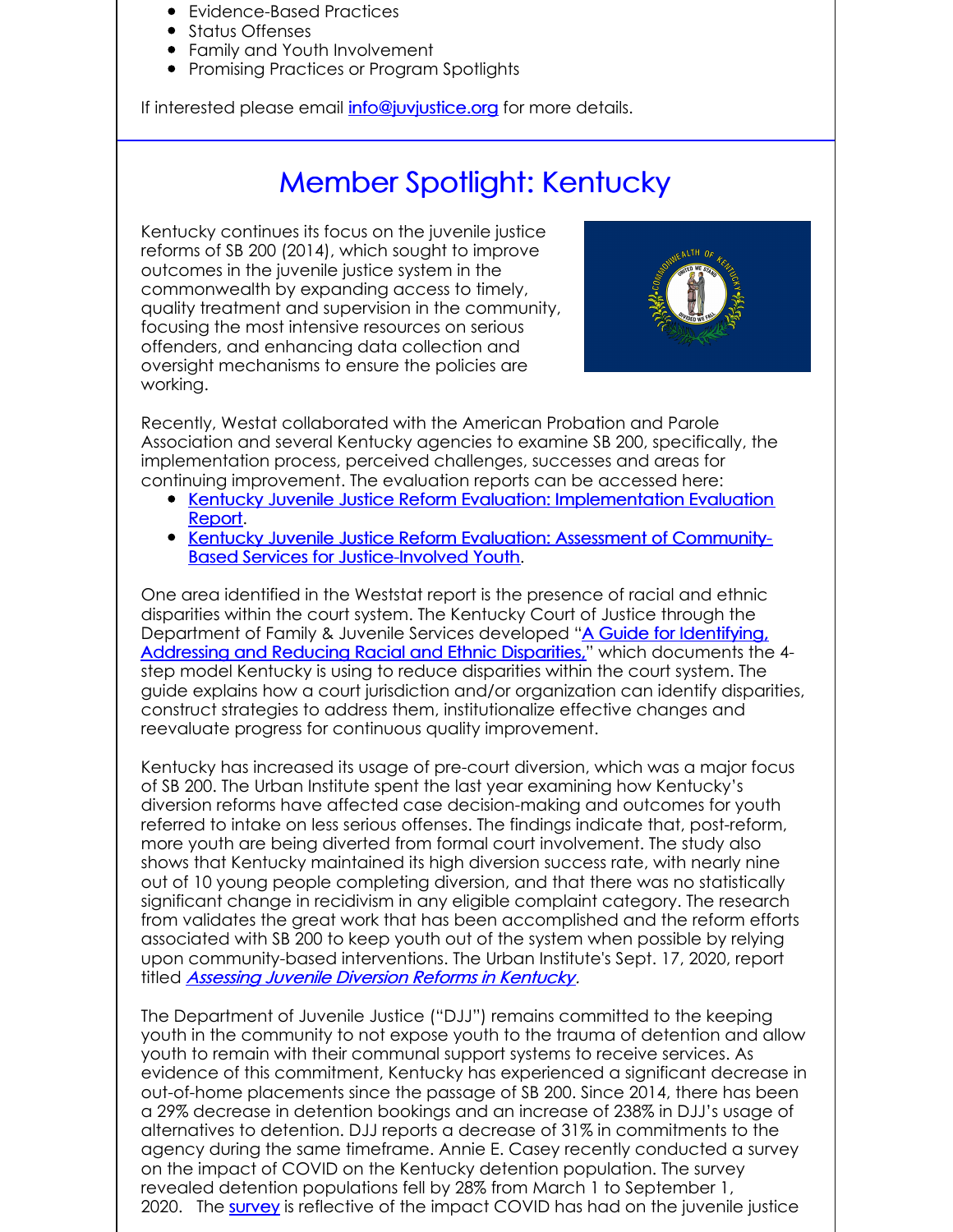system.

DJJ remains diligent in its approach to the COVID pandemic and is committed to the safety of the youth and staff in its facilities. DJJ recently restructured its delivery of medical in tune with this commitment by forging a **[partnership](https://kentucky.gov/Pages/Activity-stream.aspx?n=Justice&prId=17)** with a nationally recognized pediatric healthcare system.

# Federal Updates

On November 11th, the Senate Commerce, Justice and Science Appropriations Committee released their **budget [proposal](https://www.appropriations.senate.gov/imo/media/doc/CJSFY2021.pdf)** for Fiscal year 2021. The proposal would provide another round of modest increases to youth justice programs. It includes:

- \$70 million for Title II, as compared to \$63 in FY'20;
- \$100 million for mentoring (\$97 in FY'20); and
- \$50 million for Title V split as follows \$2,000,000 to prevent trafficking of girls; \$10,000,000 for Tribal Youth Program; \$500,000 for an Internet site providing information and resources on children of incarcerated parents; \$3,000,000 for competitive grants focusing on girls in the juvenile justice system; \$10,000,000 shall be for an opioid-affected youth initiative; and \$8,000,000 for an initiative relating to children exposed to violence; \$16,500,000 for Title V's Youth Promise Grants.

Before a final budget for FY'21 can be approved, the House and Senate will need to reach an agreement on final numbers for the year.

# Other News and Announcements

### Events and Trainings

Georgetown's Center for Juvenile Justice Reform, in partnership wit[h](https://georgetown.app.box.com/s/q905tl0ton33ppuoehjmghvpp1juit3d) Ceres Policy Research and the National Center for Lesbian Rights, are offering a "Supporting the Well-Being of [System-Involved](https://georgetown.app.box.com/s/q905tl0ton33ppuoehjmghvpp1juit3d) LGBTQ Youth" certificate program online from November 16-20, 2020.

**The [National](https://www.ncjfcj.org/) Council of Juvenile and Family Court Judges** NCJFCJ) will be holding two national conferences in 2021, the National Conference on Juvenile Justice in Dallas, TX, March 21- 24, 2021, and the 84th Annual Conference in St. Louis, MO, July 18 - 21, 2021.

New Publications and Resources

Juveniles for Justice and Youth Fostering Change, Juvenile Law Center advocacy programs for youth, released their annual projects: **Juveniles for Justice's** project and Youth Fostering [Change's](https://go.pardot.com/e/352231/-youth-juvenile-justice-system/djqzz/173353597?h=Yogb-uB-lDDcSXM-5sTwQ_5lzsfxCxu9IJ91eiYUQYU) project.

The Youth First Team released the No Kids In [Prison](https://www.nokidsinprison.org/explore/racial-disparity-of-incarcerated-youth) report with data on Racial Disparities of Incarcerated Youth.

The National Juvenile Justice Network released a report on **The Promise of Racial** Impact [Statements:](https://www.njjn.org/uploads/digital-library/thepromiseofracialimpactstatements_njjnoctober2020(small).pdf) Findings from a Case Study of Minority Impact Statements In Iowa.

Chapin Hill released a new report: Developing a Direct Cash Transfer Program for Youth Experiencing Homelessness: Results of a Mixed Methods, [Multi-stakeholder](https://www.chapinhall.org/research/direct-cash-transfers-program-can-help-youth-sustainably-exit-homelessness/) Design Process.

Chapin Hill released two major reports regarding Addressing Rural Youth Homelessness and the [Comprehensive](https://www.chapinhall.org/research/addressing-rural-youth-homelessness/) Study of the Impact of Extended Foster Care.

CJJ invites you to share news from your SAG,